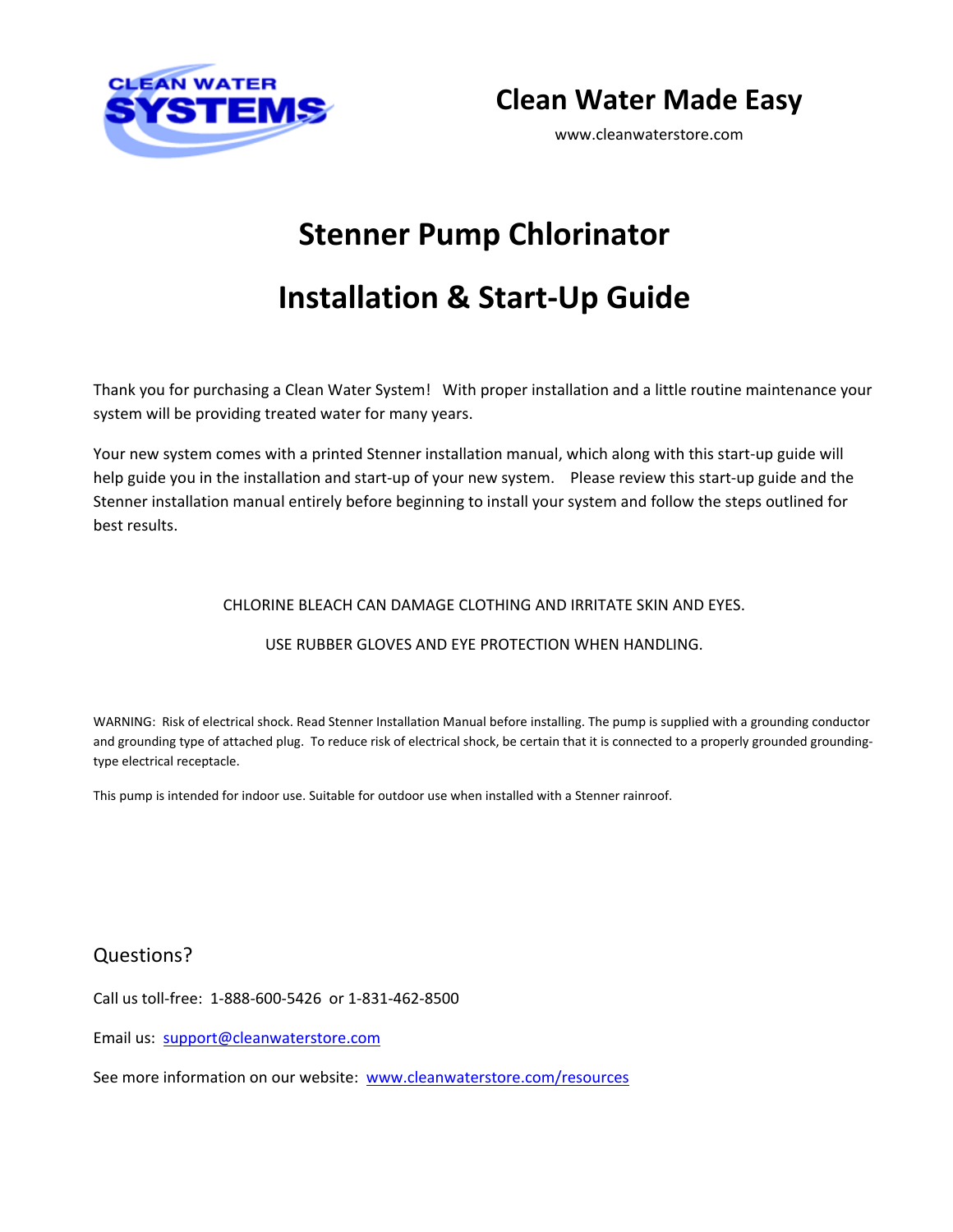

# **Clean Water Made Easy**

www.cleanwaterstore.com

## **Table of Contents**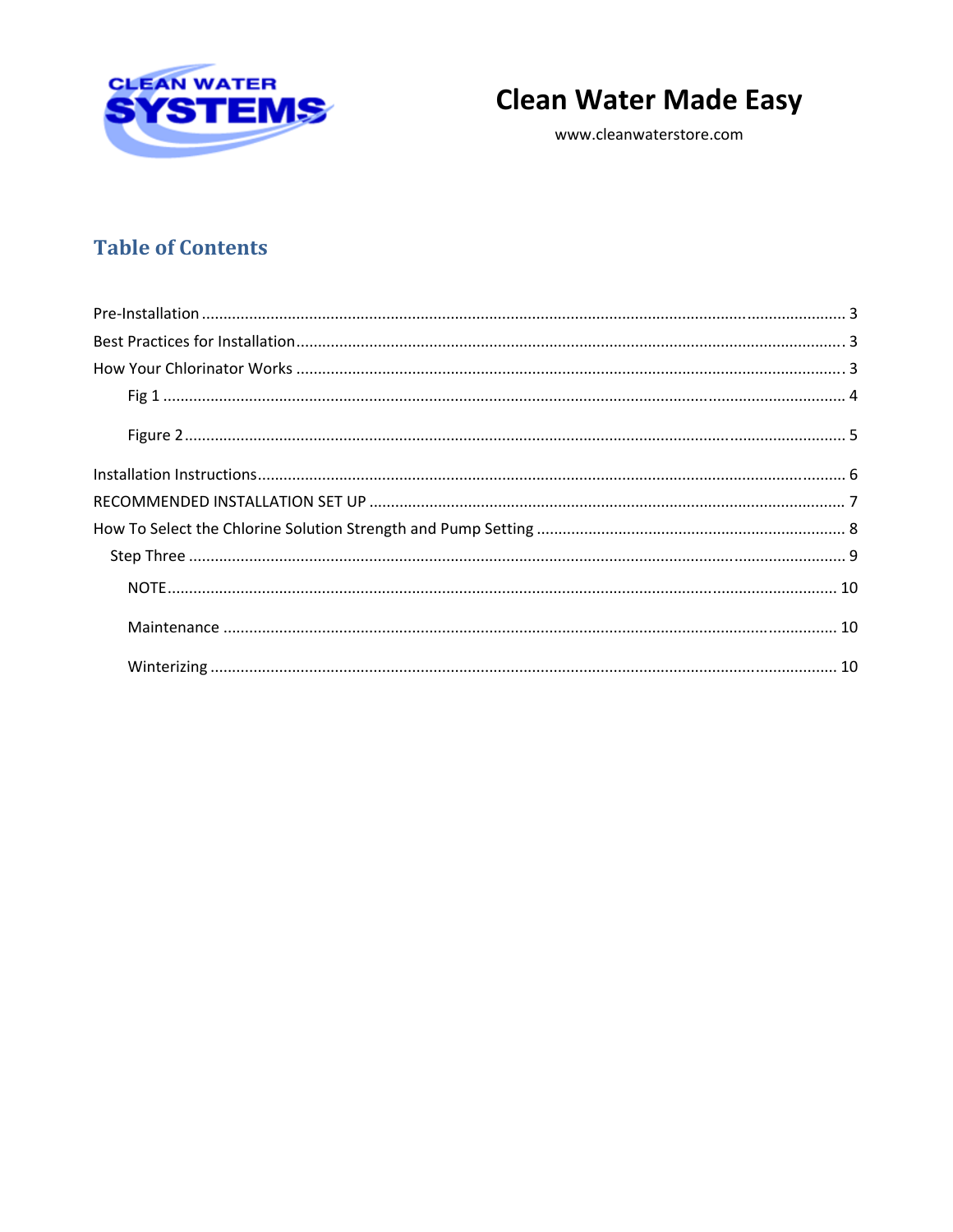### **PreInstallation**

- 1. Review your packing list and make sure you have received all the parts before beginning installation.
- 2. If you are going to be turning off the water to the house and you have an electric water heater, shut off the power to the water heater before beginning installation in case water heater is accidentially drained.
- 3. Pick a suitable location for your chlorination system on a dry level spot where it won't be exposed to freezing temperatures. Maximum line pressure is 100 PSI.
- 4. Get all of your plumbing parts together before beginning installation. Installation typically takes 1 to 5 hours.
- 5. After the system is installed and running, your water may be discolored, or full of sediment or rust, particularly if you have older or corroded piping.

### **Best Practices for Installation**

- 1. See typical installation for well water. (see Fig 1).
- 2. Make sure that the Stenner pump turns on and off with the well pump, or if you are using a flow switch, plug into the flow switch so the Stenner pump is activated based on water flow.
- 3. Do not cut the cord on the Stenner pump for direct wiring to the pressure switch. It is better to install a dedicated wall receptable that is wired to power on and off with the well pump, unless you are using a flow switch.

## **How Your Chlorinator Works**

See Fig 2. The well pump is controlled by the pressure switch. A dedicated outlet for the Stenner pump is installed and wired so it is energized when the well pump is energized. When the water pressure in the pressure tank drops below the cut-in point on the pressure switch, the well pump and metering pump turn on. As water is pumped through the system, a small amount of chlorine is pumped into the water by the chlorine metering pump.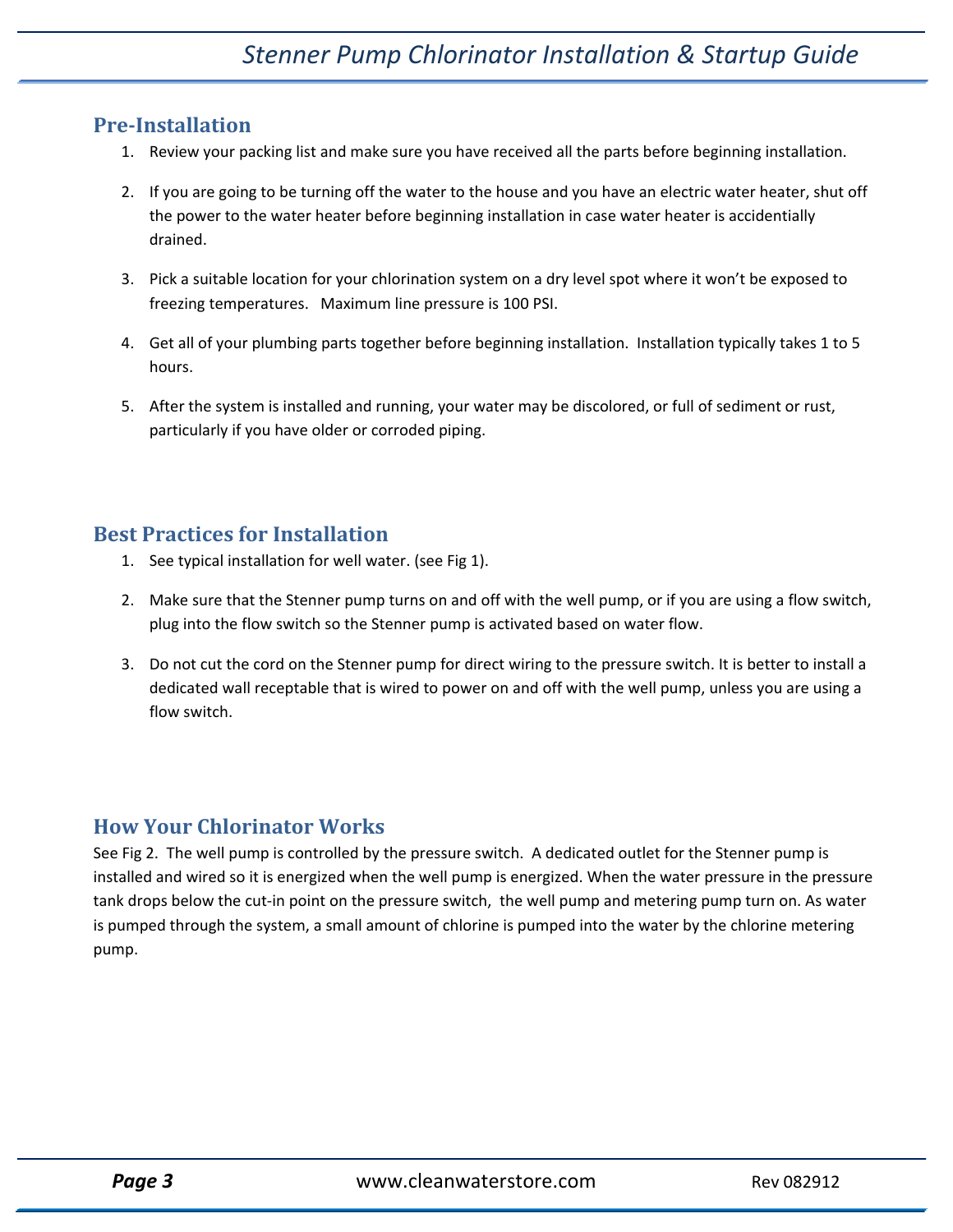## *Stenner Pump Chlorinator Installation & Startup Guide*

**Fig 1**: Typical installation with contact tank and carbon backwash or iron filter. NOTE – Stenner pump must be wired so it is swithes on and off with well pump by wiring to same circuit as well pressure switch. Alternatively a Flow Switch can be used. The Stenner pump cannot just be plugged into a wall and left to run for 24 hours a day.

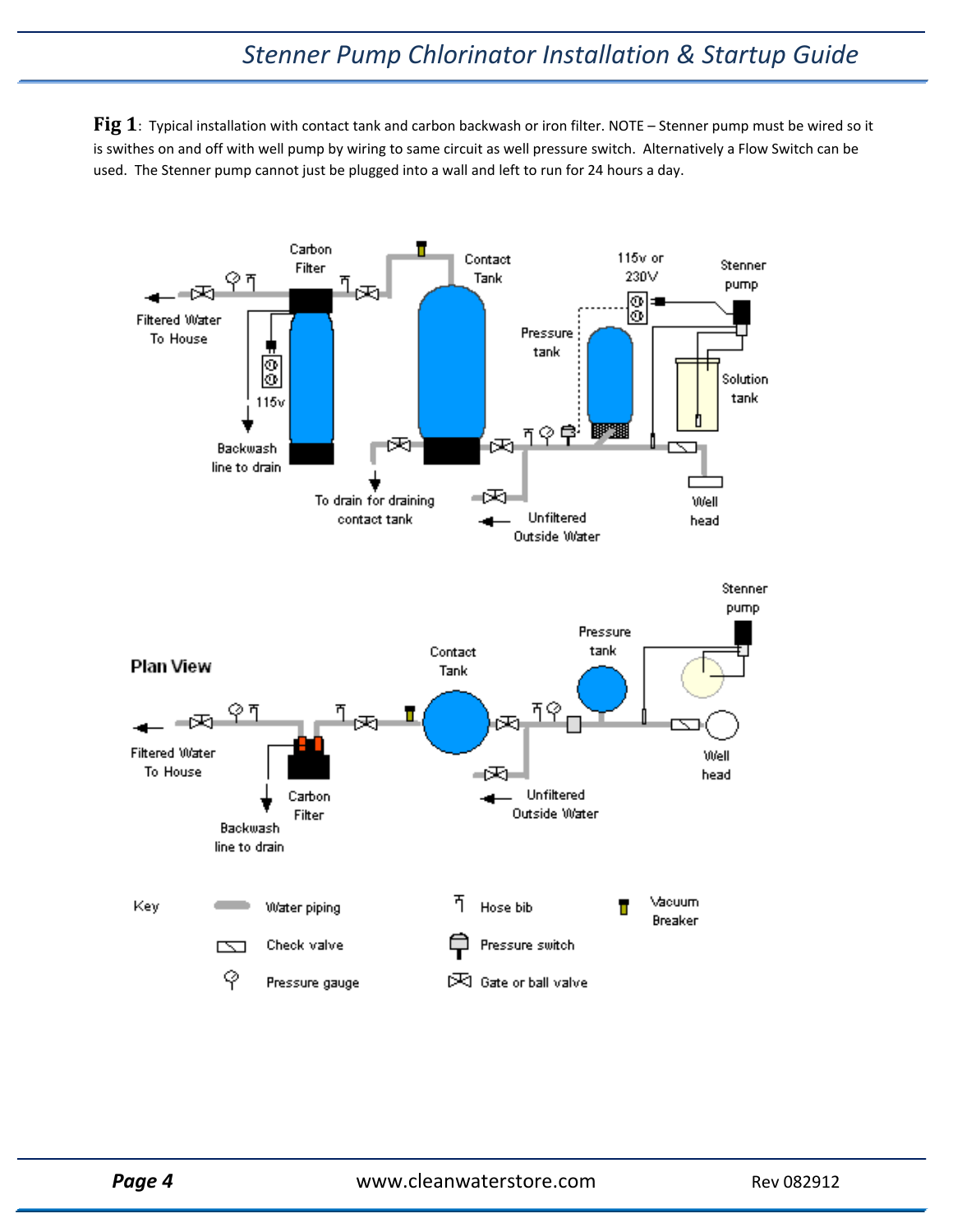Figure 2: Typical wiring 220v Stenner pump on same circuit as well pump. Run wires from T1 and T2 (load side of pressure switch) to dedicated wall outlet, and plug Stenner pump into outlet so Stenner pump only **runs when well pump is energized.**

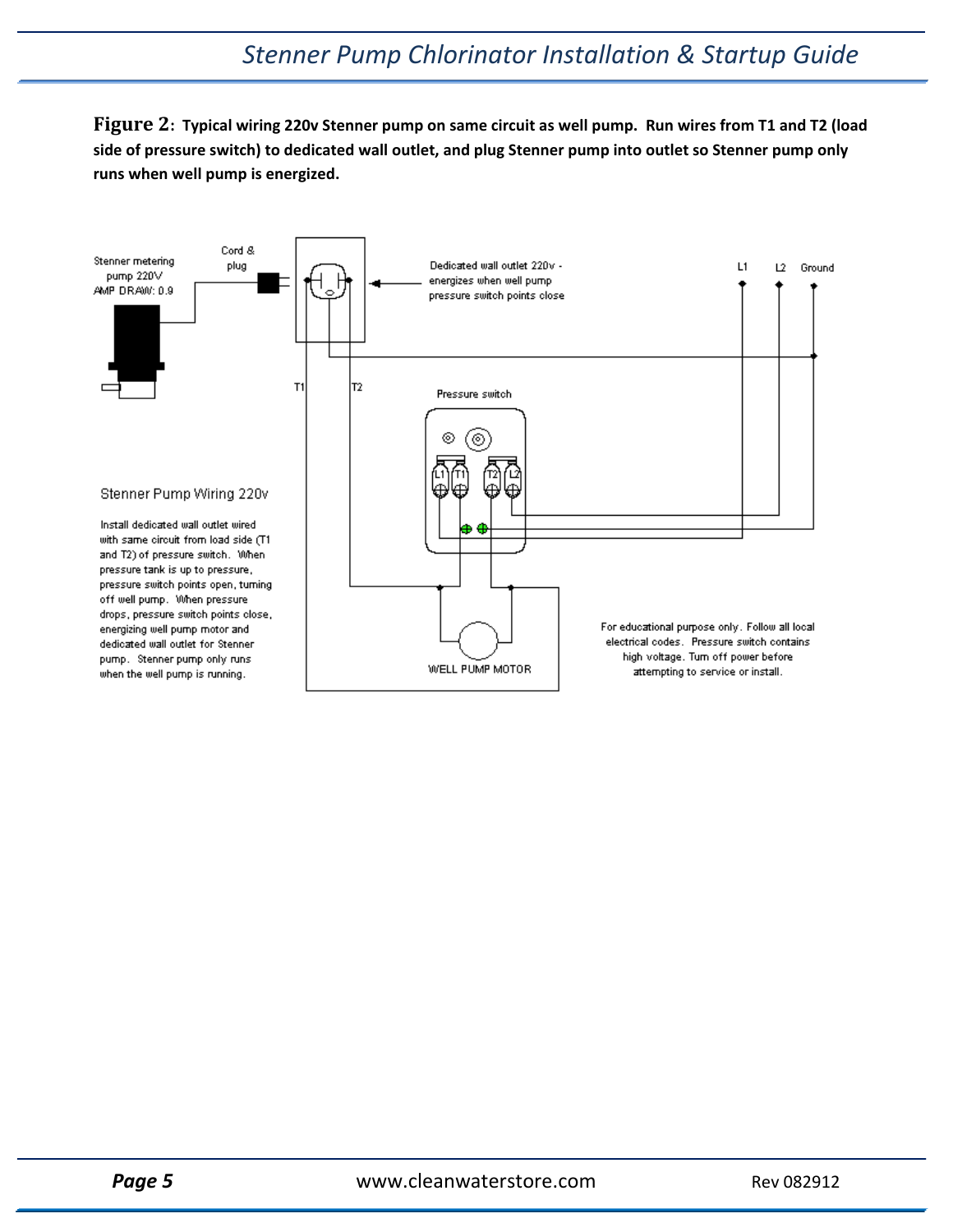### **Installation Instructions** ‐

Typically the Stenner pump is wall mounted, facing down. As outlined in the Stenner installation manual, the Optional Spill Recovery is recommended, where you punch out one of the indented holes at the end of pump assembly and insert a length of ¼" tubing (included with pump) so that if the Stenner pump tube fails, the chlorine solution will drain back into the solution tank instead of leaking on to the floor.

As the water flows into the contact tank, the chlorine is thoroughly mixed in the water, allowing contact time to kill any bacteria and oxidize iron, manganese or hydrogen sulfide gas. Precipitated oxidized particles of iron, sulfides and manganese are filtered out of the water by the greensand plus filter system.

Adjust the Stenner pump and the solution strength so there is a free‐chlorine residual of 0.2 to 1.0 ppm after the contact tank before filtration.

Regarding optional vacuum breaker: the contact tank can withstand a line pressure of 75 PSI, but cannot take any vacuum. If the contact tank is drained or if the well system loses pressure, and water accidentally drains back down the well, or is drained after contact tank and a hose bib or faucet is not opened to allow air into the tank, a vacuum may occur inside the tank. This will cause contact tank failure, so a small 1/2" or 3/4" vacuum breaker is recommended to prevent this rare occurence.

Follow all local plumbing and electrical codes.

Follow instructions in the Stenner Classic Series Installation and Maintenance Manual If you need a copy of the manual you can download it from the Stenner site:

## http://www.stenner.com/support.htm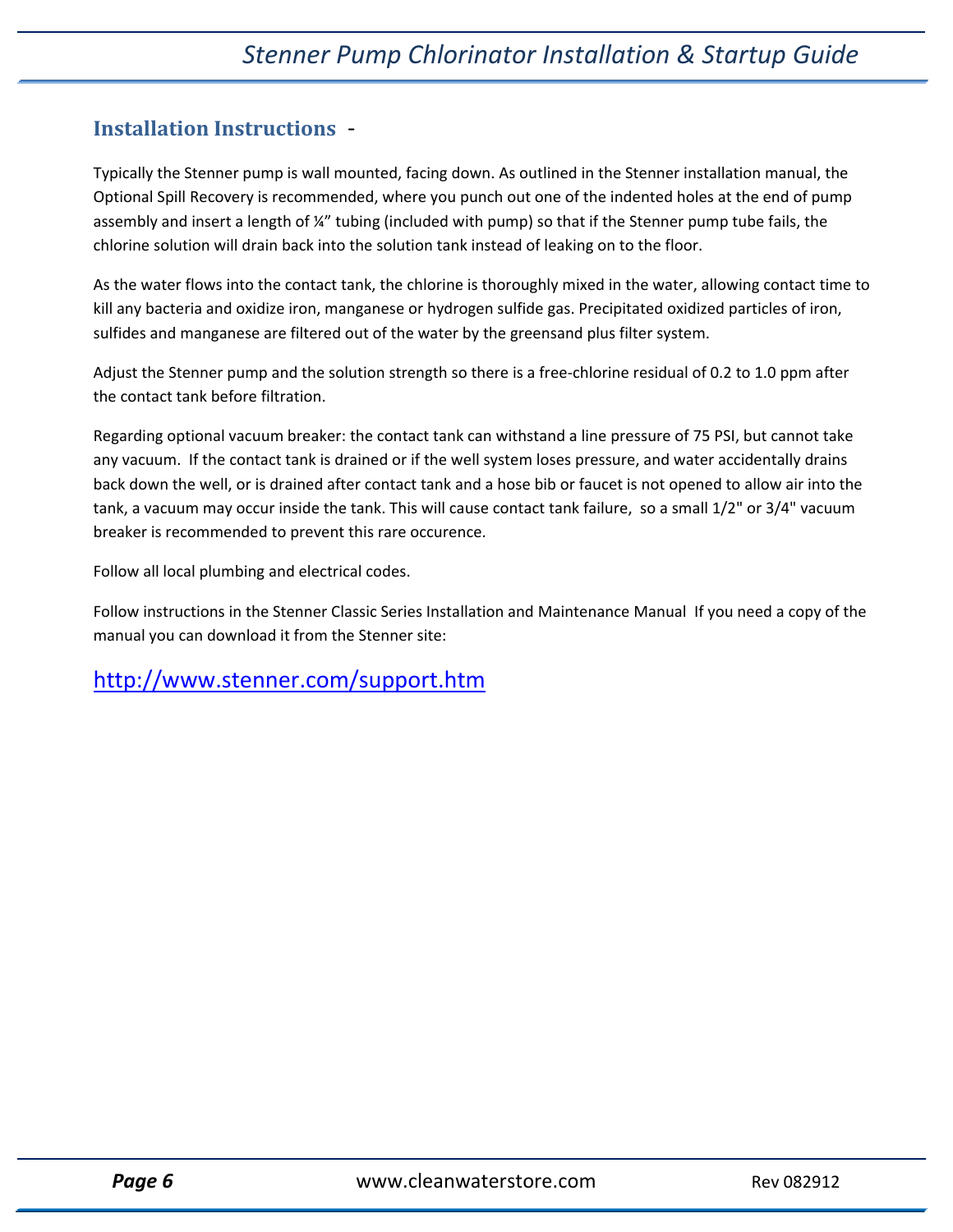## *Stenner Pump Chlorinator Installation & Startup Guide*

#### **RECOMMENDED INSTALLATION SET UP** NOTE – do not plug Stenner pump into a THIS IS THE RECOMMENDED INSTALLATION SET UP standard wall outlet. The outlet must be wired so it switches on and off with the well pump, OR a flow switch can be used so the Stenner pump switches on and off **DISCHARGE SIDE** based on flow of water.



#### **Accessory Kit included with each Stenner pump:**

3 connecting nuts ¼" or 3/8"; 3 ferrules; 1 injection check valve 100 PSI; 1 weighted suction line strainer; 1 20" roll of suction/discharge tubing; 1 spare pump tube; 1 mounting bracket; 1 Stenner manual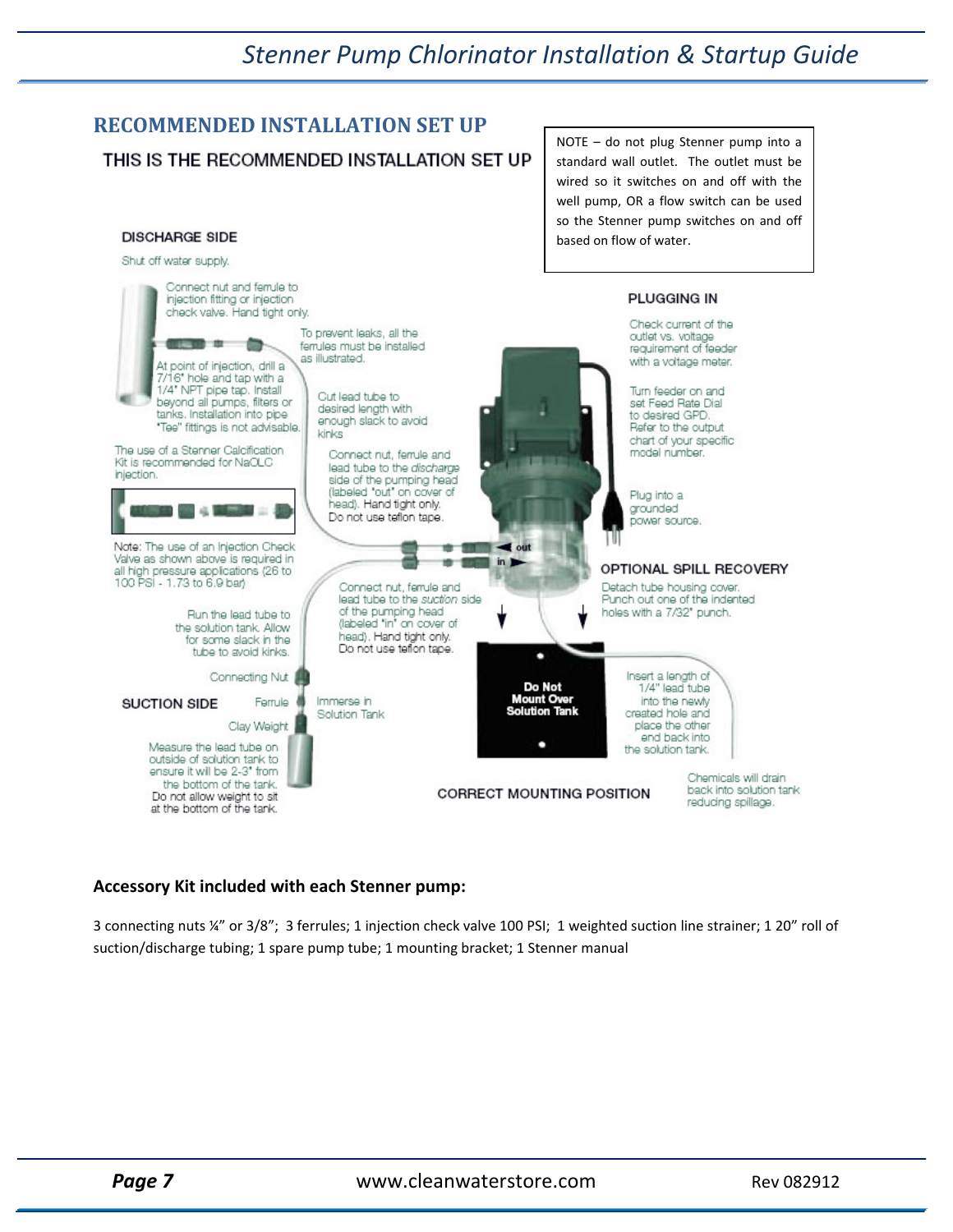## **How To Select the Chlorine Solution Strength and Pump Setting**

The goal of a properly functioning chlorine injection system is to have a free-chlorine residual of 0.2 to 1.0 ppm after sufficient contact time, before any carbon filter system. Or if no carbon filter or other dechlorination is used, to have a free-chlorine residual of 0.2 to 1.0 ppm at the end of the distribution system **or furthest point in the plumbing.**

This can be accomplished by adjusting the chlorine bleach solution strength and setting the Stenner Feed Rate Control Dial until you achieve the desired residual.

In determining your metering pumps settings and solution strength, keep in mind that its best to make up fresh solution once every 1 to 3 months. The chlorine solution loses strength as it ages, and is sensitive to heat and light. Generally, keep solution tank out of the sun and use fresh solution regularly for best results.

#### Step One: Determine flow rate of the water stream you are injecting into, in Gallons Per Minute (GPM)

- 1. Open any hose bib or faucet until pump turns on.
- 2. Close hose bib or faucet and let pump fill up pressure tank until it turns off.
- 3. Using a 1 or 5 gal. bucket, open faucet, collect and measure all water discharged until pump turns on.
- 4. When pump turns on, immediately close faucet and start timing pump cycle.
- 5. When pump turns off, record pump cycle time to refill pressure tank in seconds.
- 6. Divide the number of gallons collected in Step 3 by the number of seconds in Step 5.
- 7. Multiply the answer from Step 6 by 60.
- 8. The answer in Step 7 is the average pumping capacity of the pump in gallons per minute (GPM).

#### Step Two: How Much Chlorine Should Be Injected? Determine the parts per million of chlorine you are **trying to achieve in parts per million (PPM).**

Chlorine is injected in parts per million ('ppm') which is the same as saying milligrams per liter ('mg/L'). The amount of chlorine to add depends on the "chlorine demand" of the water. Chlorine demand is the amount of various contaminants in the water that combine with the chlorine after the chlorine has been injected and sufficient contact time has occurred. After the chlorine has combined with the various substances such as bacteria, iron, manganese and odor, some level of uncombined or "free" chlorine will exist. The goal is to have some small amount of free-chlorine, usually around 0.2 to 0.4 ppm of free-chlorine, up to a maximum of 1.0 ppm of free-chlorine.

For bacteria you want to inject  $1 - 2$  ppm of chlorine with approximately 10 minutes of contact time. If the water is colder than 50F (10C) and/or the pH is higher than 7.5 you may need longer contact time or a higher residual.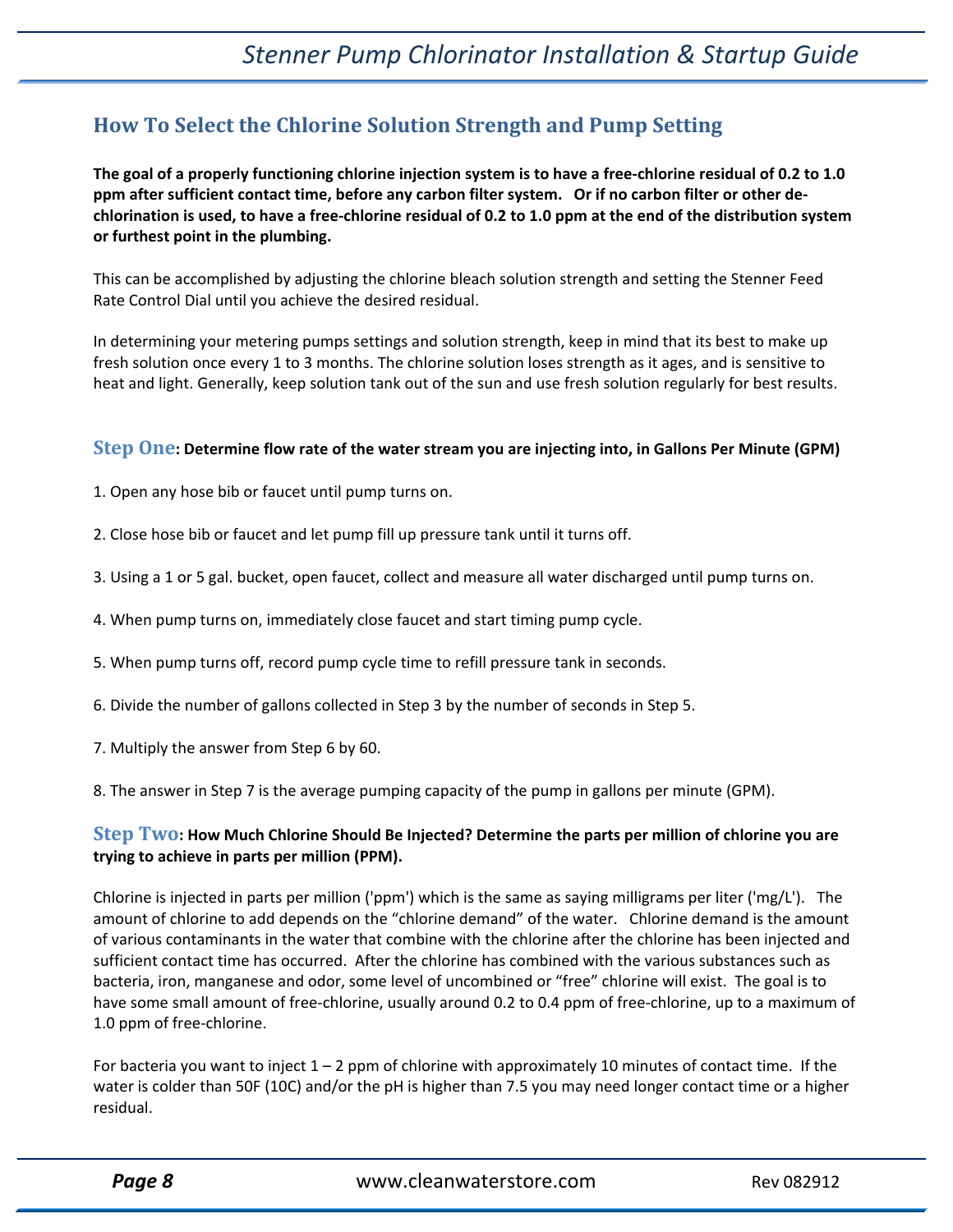## *Stenner Pump Chlorinator Installation & Startup Guide*

For each part per million of iron or manganese generally you want to inject 1 ppm of chlorine. For each 1.0 ppm of hydrogen sulfide gas (which causes the rotten egg smell in water) you want to inject 2 to 3 ppm of chlorine. So say you have bacteria and 2.0 ppm of iron. For our example here, we will assume you want to inject 3 ppm of chlorine.

#### **Step Three: Determine what solution strength of bleach to use**

Household bleach is approximately 5% chlorine; pool chlorine is 10 to 12%. 5% is the same as saying 50,000 parts per million (PPM) and 10% is the same as saying 100,000 PPM.

Regarding the solution strength: If you dilute the bleach by using 1 gallons of pure water to 1 gallon of household bleach, you end up with solution strength of approximately 2.5% or 25,000 ppm. In other words, household bleach has a solution strength of 50,000 ppm, and if you dilute it with 1 gallon of water, you end up with solution strength of 25,000 ppm.

Regarding setting the output of the metering pump: You can vary the applied dosage of chlorine by adjusting the chlorine bleach solution strength and setting the Stenner Feed Rate Control Dial until you achieve the desired residual.

After you use the formula below to compute the gallons per day adjust the pump to end up with the desired applied dosage. The formula is simple, you only have to:

Multiply the Flow Rate (in gallons per minute) times the Applied Dosage in Parts Per Million Desired times 1440. Then divide by the Solution Strength in PPM that is being used.

**Example:** Assume that you have a well pump that has a flow rate of 12 gallons per minute (12 GPM) and that you want to inject 3.0 ppm of chlorine into the water. You have decided to use a solution strength of 25,000 ppm or 1 gallon of 5% bleach to one gallon of purified or at least softened water. There are 1440 minutes in 24 hour period, and the formula will tell you how many gallons of chlorine you will use for every 24 hours the well pump runs.

The formula is: 12 GPM x 3.0 PPM x 1440 and then divided by  $25,000 = 2.07$  Gallons Per Day

This means that you need a metering pump that has an output of 2.0 gallons per day. You can use the Stenner 45MHP2, which has a maximum output of 3 gallons per day, and set the pump at the 66% level, since 2 is 66% of 3, the maximum output of the pump. Theoretically this will give you an applied chlorine dose of 3.0 ppm, and you can adjust it later once you determine your actual free‐chlorine residual. The Stenner pump has a Feed Rate Control Dial with numbers from 1 to 10. If you set the pump at 6 or between 6 and 7, you will have the desired adjustment of 66%.

Your well pump might run for 1 hour a day, so at this rate you would use 2.0 gallons of your chlorine bleach solution every 24 hours the pump runs. It is better to add more solution every one to two months as the solution can lose its potency over time.

Whatever your initial setting be sure to test for total and free‐chlorine and then adjust the pump and/or the solution strength to achieve your desired free‐chlorine residual in your piping.